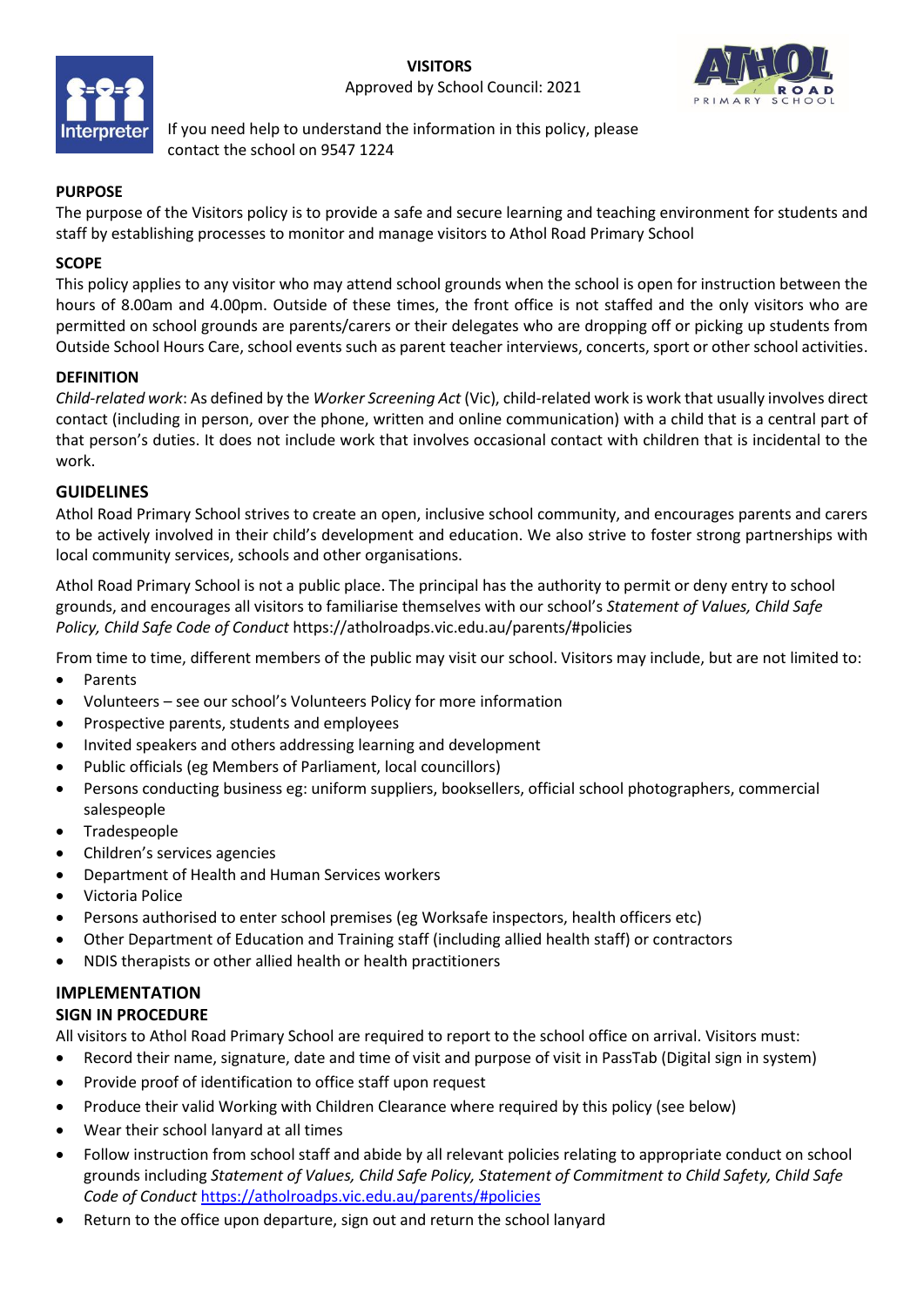Athol Road Primary School will ensure that our school's Child Safety Code of Conduct/Child Safety Statement of Commitment are available and visible to visitors when they sign in.

# **Requirements for visitors to produce a valid Working with Children Clearance**

- All visitors who are engaged in child-related work must have a valid WWC Clearance
- It is at the discretion of the principal as to whether to require a WWCC for those not engaged in child-related work, noting that the Department *recommends* that visitors have a WWCC if they will be *regularly present at the school and/or children can reasonably be expected to be present*

In some circumstances, visitors to Athol Road Primary School who are not engaged in child-related work will also be required to produce a valid WWC Clearance depending on the particular circumstances of their visit. Athol Road Primary School will require a valid WWC Clearance for:

- visitors who will be working regularly with children during the time they are visiting, even though direct contact with children is not a central part of their normal duties
- visitors (e.g. contractors), who will regularly be performing work at the school and in circumstances where they will be performing their work in an area where they will be unsupervised and around children.

Further background checks, including references, may also be requested at the discretion of the principal.

Visitors who will be working in areas away from students (e.g. a visiting auditor who will be located in the front office with administration staff) or who will be supervised and accompanied by a staff member during their visit (e.g. a Member of Parliament, a journalist, a prospective parent on a school tour) will not be required to have a WWC Clearance.

Sworn Victoria Police officers or sworn Australian Federal Police officers are exempt from requiring a WWC Clearance, but may be asked to verify that they are sworn officers by providing proof of identification.

## **INVITED SPEAKERS AND PRESENTERS**

On occasion, Athol Road Primary School may invite external speakers or providers to deliver incursions, presentations, workshops and special programs for students. Consistent with Department of Education and Training requirements, Athol Road Primary School will:

- ensure that the content of presentations and programs by external providers contributes to the educational development of our students and is consistent with curriculum objectives
- ensure that any proposed visit, programs or content delivered by visitors complies with the requirement that education in Victorian government schools is secular and is consistent with the values of public education, Department policies and the *Education and Training Reform Act 2006* (Vic). In particular, programs delivered by visitors are to be delivered in a manner that supports and promotes the principles and practice of Australian democracy including a commitment to:
	- elected government
	- the rule of law
	- equal rights for all before the law
	- freedom of religion, speech and association
	- the values of openness and tolerance
	- respect the range of views held by students and their families.

All business operators, tradespeople and other visitors attending the school to conduct work must report to the school office upon arrival for instruction and follow the sign in procedure outlined above.

## **Parent visitors**

We understand that there may occasionally be a reason why a parent or carer may want to speak to or see their child at school, during school hours.

If there is a particular pressing or unavoidable issue that cannot wait until the end of the school day, we ask that parents or carers call the school office to make the request to speak to or see their child during school hours. We also ask that parents avoid arranging to visit their children at school wherever possible, as this can cause inappropriate disruptions to the school day.

All parents or carers who visit our school during school hours, other than for the purposes of school pick-ups and drop-offs or for specific school events (eg parent teacher interviews, concerts, assemblies etc), are required to sign in as a visitor at the school office.